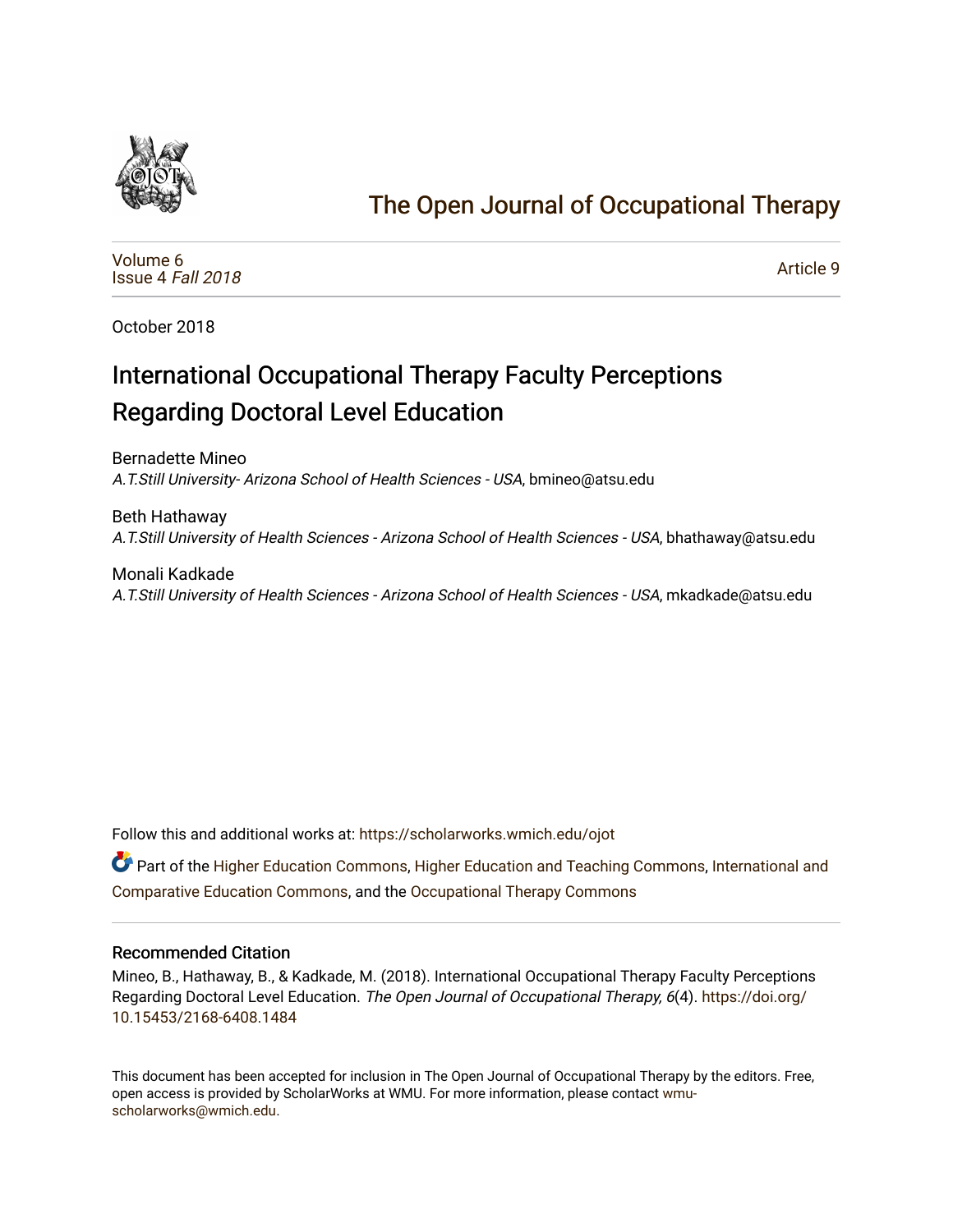# International Occupational Therapy Faculty Perceptions Regarding Doctoral Level Education

# **Abstract**

Over the past decade a debate has ensued in the US regarding the clinical doctorate in occupational therapy (OT) and whether to require a doctorate to become an occupational therapist. Little discussion has occurred regarding the potential implications on the global community of occupational therapists, and there have been no attempts to ascertain the views of international OT faculty and practitioners. This study surveyed international OT faculty regarding their perceived need for and value of graduate education, particularly at the doctoral level, for OT faculty and practitioners in their countries. Fifty-three OT faculty from WFOT approved programs in eight countries participated. Most of the respondents felt that a doctorate should not be required to enter the profession and that it was unlikely their countries would follow suit if the entry-level in the US was a clinical doctorate. Some participants commented that the US would isolate itself with this requirement and that research doctorates, particularly in disciplines other than OT, are necessary for faculty development. While the results of this survey should be viewed as preliminary given the limited sample, further surveys of OT faculty and practitioners worldwide are recommended, especially in consideration of international occupational therapists who might immigrate to the US.

# **Comments**

The authors report no conflicts of interest to disclose

# Keywords

practice doctorates, education, international, occupational therapy

# Cover Page Footnote

The authors wish to thank all those who participated in the survey.

# Credentials Display

Bernadette Mineo, PhD, OTR/L; Beth Hathaway, OTD, OTR/L; Monali Kadkade, MS, B.O.Th., OTR/L

Copyright transfer agreements are not obtained by The Open Journal of Occupational Therapy (OJOT). Reprint permission for this Topics in Education should be obtained from the corresponding author(s). Click [here](https://scholarworks.wmich.edu/ojot/policies.html#rights) to view our open access statement regarding user rights and distribution of this Topics in Education.

DOI: 10.15453/2168-6408.1484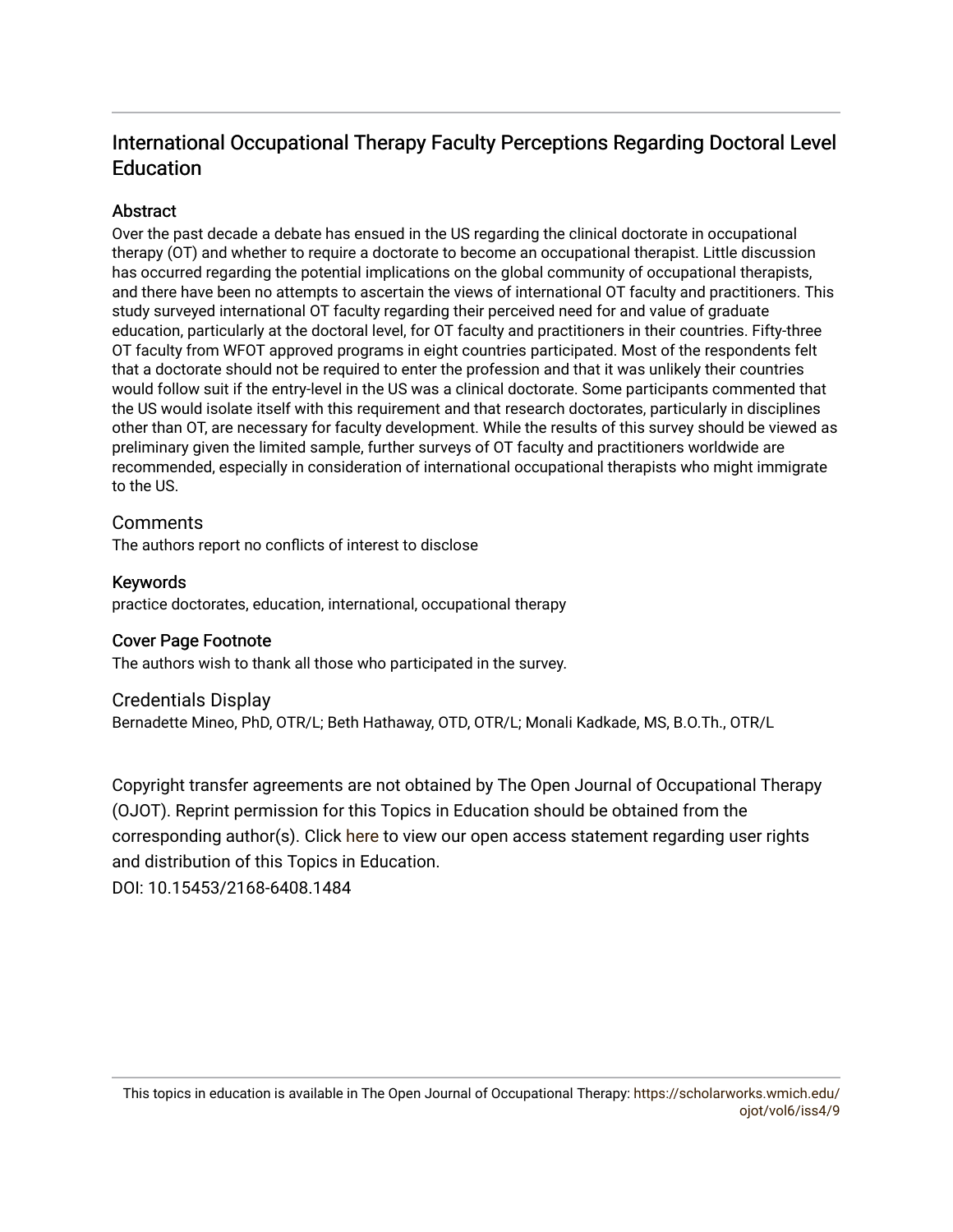In April 2014, the Board of Directors of the American Occupational Therapy Association (BoD-AOTA) issued a position statement regarding their perceived need for the entry-level degree for occupational therapists in the US to be at the doctoral level, effective in 2025 (American Occupational Therapy Association [AOTA], 2014a). The reasons they cited for their position were: (a) to have a single point of entry to the profession to avoid confusing all stakeholders, both those inside and outside of the profession; (b) to implement and maintain more rigorous standards for the profession, including the capacity to deliver evidence-based care in a wide variety of service delivery systems and assess its effectiveness and cost-benefit; (c) to prepare professionals who can have greater autonomy and who are more ready and able to assume leadership roles; (d) to address the burgeoning content and credit load of entry-level occupational therapy (OT) programs due to advances in health care, inter-professional collaboration, and specialized areas of practice; (e) to match the trend of other health professions in the US to move to the doctorate as the entry to their professions; and (f) to "best position the profession to meet the growing needs of society and fulfill its potential in the 21st century" (AOTA, 2014b, p. 19).

The issuance of the BoD-AOTA 2014 position statement came on the heels of more than two decades of advocacy and debate about the doctor of occupational therapy degree (most often referred to as the OTD) by leaders of the OT profession in the US (Coppard & Dickerson, 2007; Fisher & Crabtree, 2009; Griffiths & Padilla, 2006; Reed, 2000; Reistetter & Royeen, 2001; Royeen & Lavin, 2007; Royeen & Stohs, 1999; Runyon, Aitkin, & Stohs, 1994; Smith, 2007) and after the move by several other allied health professions in the US, including audiology, physical therapy, and pharmacology, to the doctoral level as their required point of entry to their professions (American Academy of Audiology, 2014; American College of Clinical Pharmacy, 2012; American Physical Therapy Association, 2011). Following issuance of the BoD-AOTA position statement, the AOTA leadership made the decision, based on feedback from concerned stakeholders throughout the profession, to conduct a yearlong survey of assorted stakeholders in the US that would be impacted by such a move (AOTA, 2015a).

After the collection, analysis, and review of all of the data, the Accreditation Council for Occupational Therapy Education (ACOTE) determined in August 2015 that the entry-level for occupational therapists would remain at the post-baccalaureate level, as described in Resolution J passed in 1997 (AOTA, 2015b). That is, ACOTE, the only credentialing body that can determine the minimum education standards for the profession of OT in the US, made the decision that the entry-level degree for the occupational therapist would remain at two points of entry, at the masters and the doctoral level. The reasons ACOTE stated for not moving to the single doctoral level entry point at that time were: (a) limited outcomes differentiate master's and doctoral prepared graduates; (b) the academic infrastructure of many institutions is not sufficient to meet the OT doctorate standards, especially with respect to faculty resources and institutional support; (c) the readiness and capability of institutions to deliver quality fieldwork and experiential components of the program is constrained; and (d) retaining two entry levels allows for flexibility of the profession to assess and address the changing health care needs of individuals and populations (AOTA, 2015b, para. 25).

The situation has, however, recently changed. At the end of August 2017, ACOTE reversed their 2015 decision when the council determined that the move to the entry-level doctorate as the single point of entry to become an occupational therapist would be required by the year 2027 (AOTA, 2017). While the debate in the US about the value of the entry-level doctor of occupational therapy (OTD) degree has thus been decided by ACOTE, and a similar debate has been initiated in Canada (Brown, Crabtree, Wells, & Mu, 2016), minimal attention has been paid in the US to the impact that such a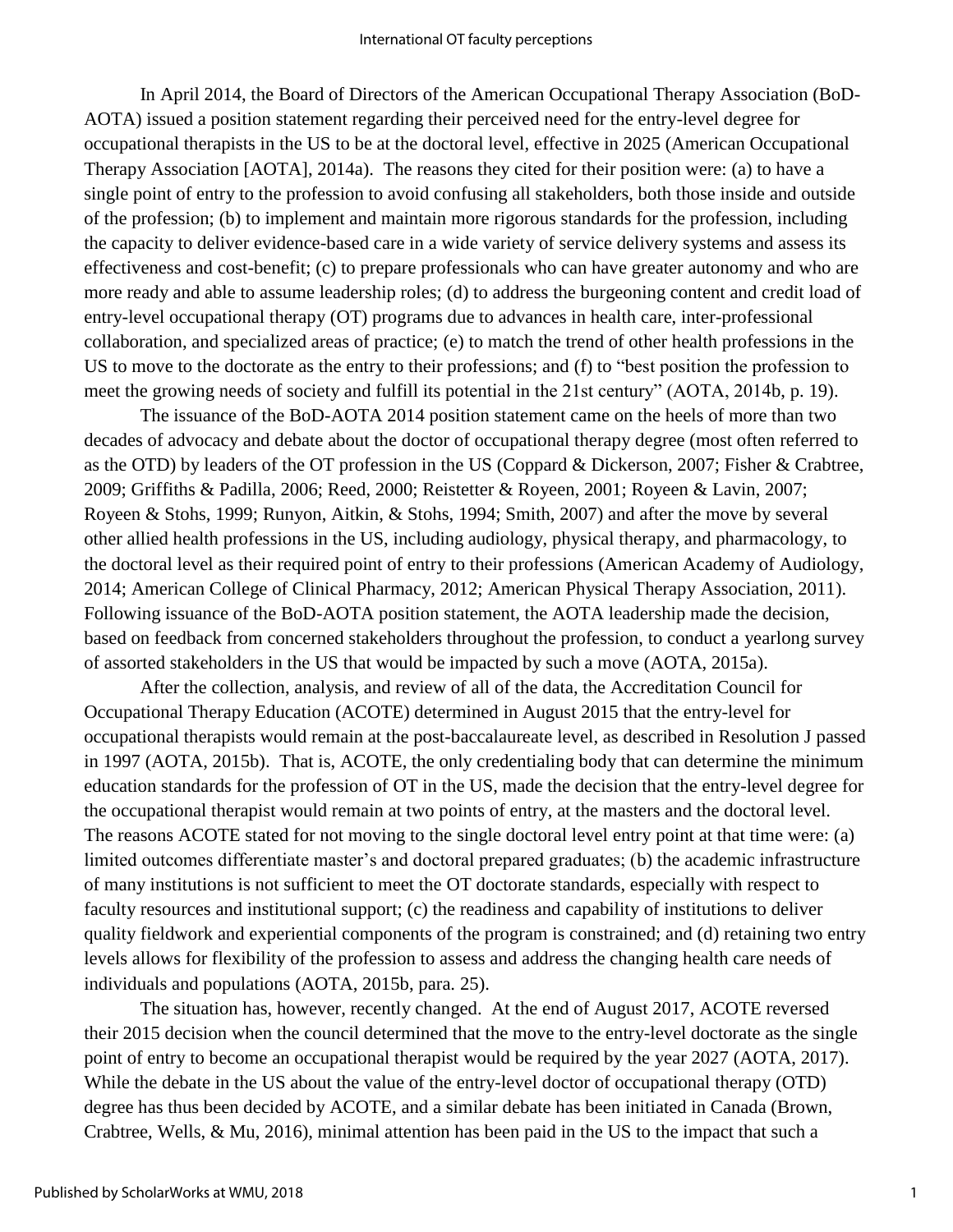change could have on the international OT community worldwide, especially those occupational therapists who might wish to, or otherwise find themselves needing to, immigrate to the US (Brown, Crabtree, Mu, & Wells, 2015; Wells & Crabtree, 2012). This gap is what originally prompted the present research, a study that was initially conceived during the period between the BoD-AOTA issuance of its 2014 position statement and ACOTE's 2015 decision to not move forward to the single point of entry. It should also be noted that while the US and Canada require postbaccalaureate level education for one to become an occupational therapist, and a number of master's level programs have been developed in some countries outside of North America, the entry-level requirement throughout the rest of the world continues to remain at the bachelor's level or its equivalent (World Federation of Occupational Therapist [WFOT], n.d). If OT is to be a globally connected profession, as was stated in the Centennial Vision (AOTA, 2006), then consideration should be given to the perceptions and values of occupational therapists worldwide regarding educational trends.

To begin to address this identified gap in the literature, the present study was conducted to gather some views from the international OT community directly. As faculty are the primary gatekeepers in any profession, insofar as bearing responsibility for deciding who is to enter their respective professions, we elected to start with a survey of international OT faculty. The aim was to illuminate international OT faculty's perceived needs and values of graduate education, particularly at the doctoral level.

#### **Method**

International OT faculty from 10 countries were surveyed in 2016 to determine their perceptions regarding the need for and value of doctoral education in their countries (see Table 1).

# **Participant Recruitment**

The recruitment of faculty to participate in this survey entailed a multistep process. The first step included identification of the WFOT approved entry-level OT programs that were listed on the WFOT website in 2015. Inclusion and exclusion criteria of the WFOT approved programs were based on the following: (a) that the OT education program was offered in a country where English was the predominant first language or (b) that the program of study was delivered predominantly in English and website information about the program was available in English.

After the list of the WFOT approved programs was compiled, the researchers emailed all of the identified OT education programs using the primary contact information as listed on the WFOT website in 2015. This step was completed in order to request verification that the program director and/or department head listed could be confirmed as a reliable email source. Fifty-eight OT program directors and primary contacts responded to this verification email, which became the total number of international OT programs whose faculty would potentially be invited to participate in this study's survey. These 58 WFOT approved programs included programs in the following 10 countries: Australia, Brazil, Canada, India, Ireland, Israel, New Zealand, Philippines, South Africa, and the United Kingdom (see Table 1).

For the survey proper, all 58 program directors and department heads (hereafter referred to as primary contacts) were sent emails between April and June 2016. These emails included the invitation to participate, an explanation of the study, and a URL link to take the survey electronically via Survey Monkey. This same email also included links to: (a) the BoD-AOTA 2014 position statement recommending the move to a doctoral level as the single point of entry into the profession of OT in the US (AOTA, 2014a) and (b) the decision made by ACOTE one year later to not do so (AOTA, 2015b). These additional links were provided to contextualize the survey for prospective participants and to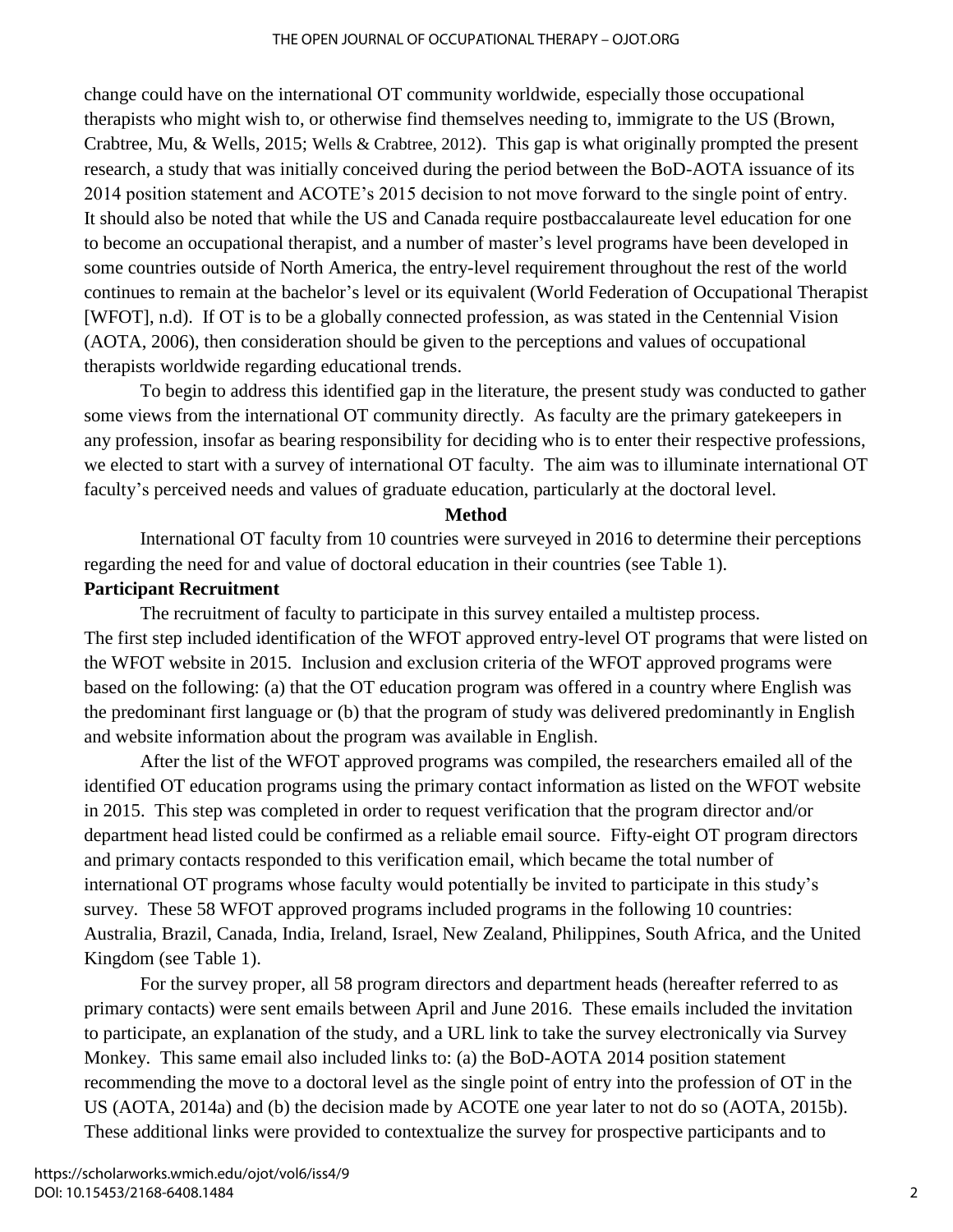inform them of and provide easy access to the then current debate in the US. In addition, in this same email, the 58 programs' primary contacts were asked to forward this email invite to OT faculty associated with their education programs.

### **Table 1**

*Participant Recruitment*

| Country         | # WFOT Accredited OT        | # OT Programs Who             | # Faculty Who Responded to |
|-----------------|-----------------------------|-------------------------------|----------------------------|
|                 | Programs That Met Inclusion | Responded to Initial          | Survey                     |
|                 | Criteria                    | <b>Electronic Contact for</b> |                            |
|                 |                             | Verification                  |                            |
| New Zealand     | $\mathfrak{D}$              |                               |                            |
| <b>Brazil</b>   | 4                           |                               |                            |
| Ireland         |                             |                               |                            |
| Israel          | C                           | $\mathfrak{D}$                |                            |
| Philippines     | 6                           |                               | 0                          |
| South Africa    | 8                           |                               |                            |
| Canada          | 11                          | 11                            | 23                         |
| Australia       | 18                          | 11                            | 9                          |
| India           | 20                          | 3                             |                            |
| United Kingdom  | 21                          | 21                            |                            |
| Did not specify | 0                           | $\Omega$                      |                            |
| <b>Totals</b>   | 100                         | 58                            | 53                         |

### **Survey Design and Data Collection Procedures**

The survey questions included open-ended, multiple choice, and Likert-scaled questions. The survey questions aimed to target the following topics: perceived value of and need for advanced level education among occupational therapists in their countries as well as personally; potential impact in their countries if the entry-level degree were to move to the doctoral level in the US; interest in obtaining an advanced degree; and demographic information, including years of experience as faculty, years of experience in clinical background, and current educational credentials.

Data collection began in April 2016 and was completed when the survey was closed at the end of July 2016. The 58 programs' primary contacts were sent the email invite at three designated intervals: an initial survey invite (April 2016), one month post-invite (May 2016), and a final invite approximately two months after the initial email was sent (June 2016).

# **Results**

Fifty-eight email invites to participate in the survey were sent electronically to international OT department heads and directors as the primary contacts. Fifty-three faculty took the survey via Survey Monkey. Given that the primary contacts were encouraged to share the email invite with other OT faculty involved with their programs, it is not possible to determine the number of secondary contacts or the overall percentage of return/response rate. The 53 participants who responded represented OT faculty from eight out of ten countries, with 43% of the respondents reporting Canadian residence (see Figure 1). Survey questions that were skipped or left unanswered were considered when calculating and reporting the results.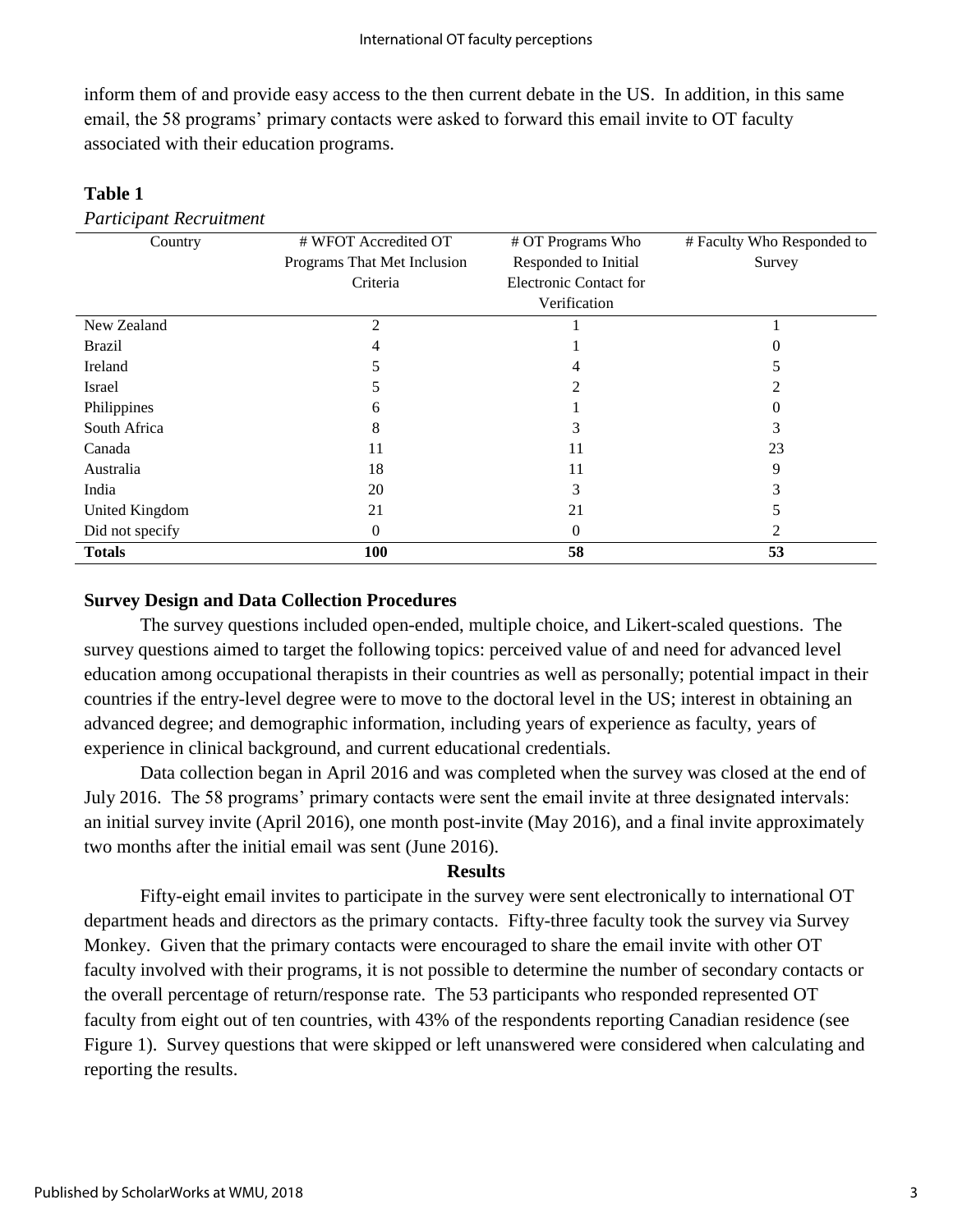#### THE OPEN JOURNAL OF OCCUPATIONAL THERAPY – OJOT.ORG



*Figure 1*. Participants' country of residence.

Demographic information was gathered through open-ended, multiple-choice, and Likert-scaled questions. The overall average years as an occupational therapist for the participant pool was 21 to 25 years. The average number of years practicing as an occupational therapist ranged from 1 to 5 years to more than 30 years, with the majority (40%) falling in the more experienced category. Years of experience as an OT faculty also varied widely, with the largest percentage (21%) reporting 21 to 25 years and an overall average for the sample of 11 to 15 years (see Figure 2). When asked about current academic position, the majority (79%) reported being full-time faculty. Academic rank ranged from lecturer to full professor, with the largest percentage (36%) of the participant pool reporting a rank of associate professor.



*Figure 2.* Years of experience as an occupational therapist and faculty member.

The primary aim of the survey was to learn the participants' perceptions regarding the following topics: the value of earning a doctoral degree personally and professionally, when advanced education should be required or undertaken, the likelihood that their countries would follow suit if the US made entry-level education a doctorate degree, and their personal interests in earning a doctoral degree. This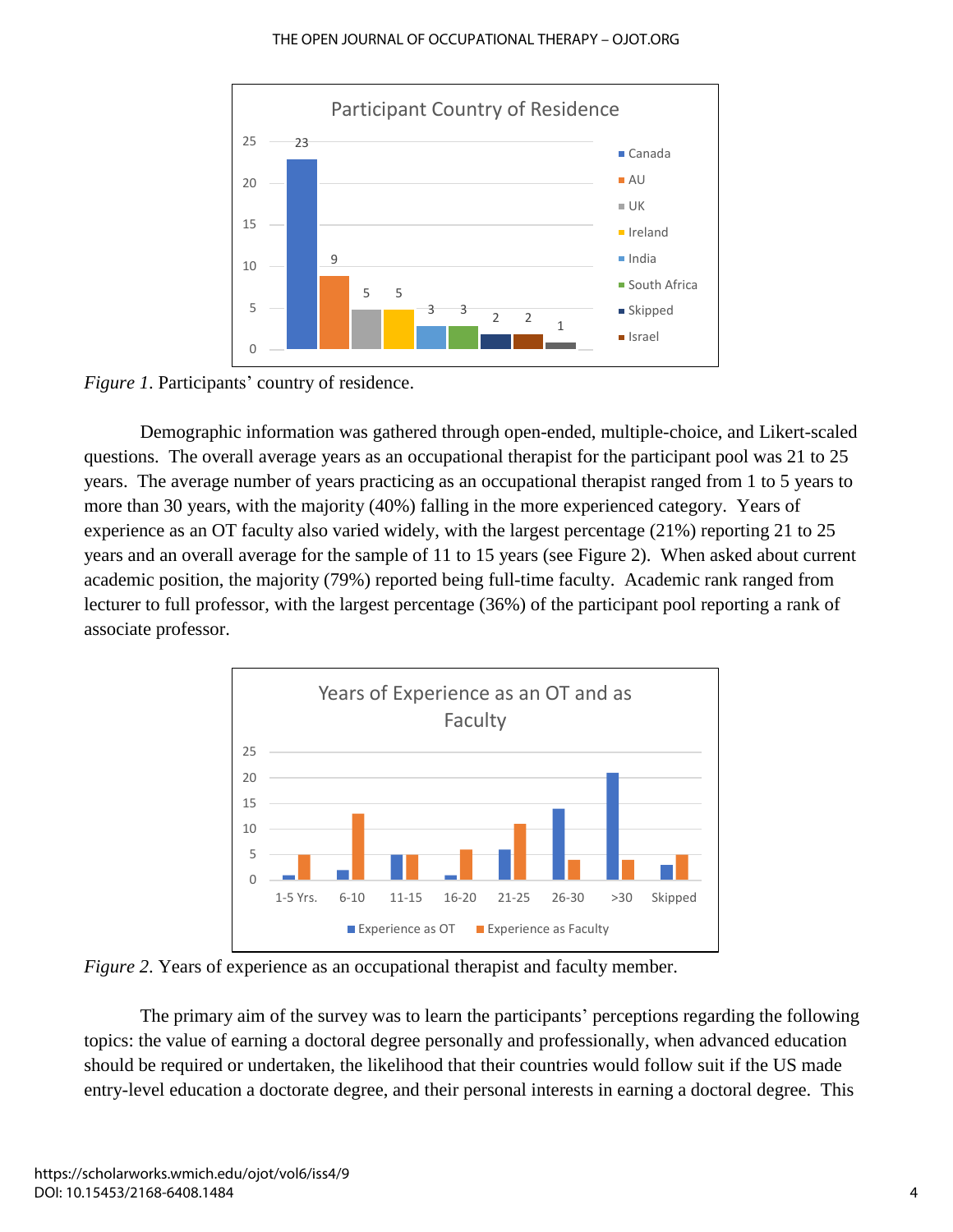section of the survey included a combination of a 4-point Likert scale and multiple choice and openended questions.

The participants were asked how they would rate the value of advanced graduate education, such as the doctorate, both personally and in the profession of OT in their countries. Using the categories of definite value, some value, little value, or no value, nearly half (49% of the 52 respondents to this question) indicated they saw definite value in earning a doctoral degree on a personal level (see Figure 3). However, that percentage dropped to only 30% when the respondents were asked about the perceived value for the OT profession in their countries. Further examination and comparison of the respondents' answers to both questions (personal value as compared to value for the profession) revealed that  $63\%$  (n = 33) did not change their ratings between personal and professional value of the doctoral degree, 35% ( $n = 18$ ) indicated less value professionally than personally, and only 2% ( $n = 1$ ) indicated an increase in value professionally versus personally (see Figure 4).



*Figure 3.* Value of doctoral education personally as compared to the profession.



*Figure 4*. Change in value assigned personally versus to the profession.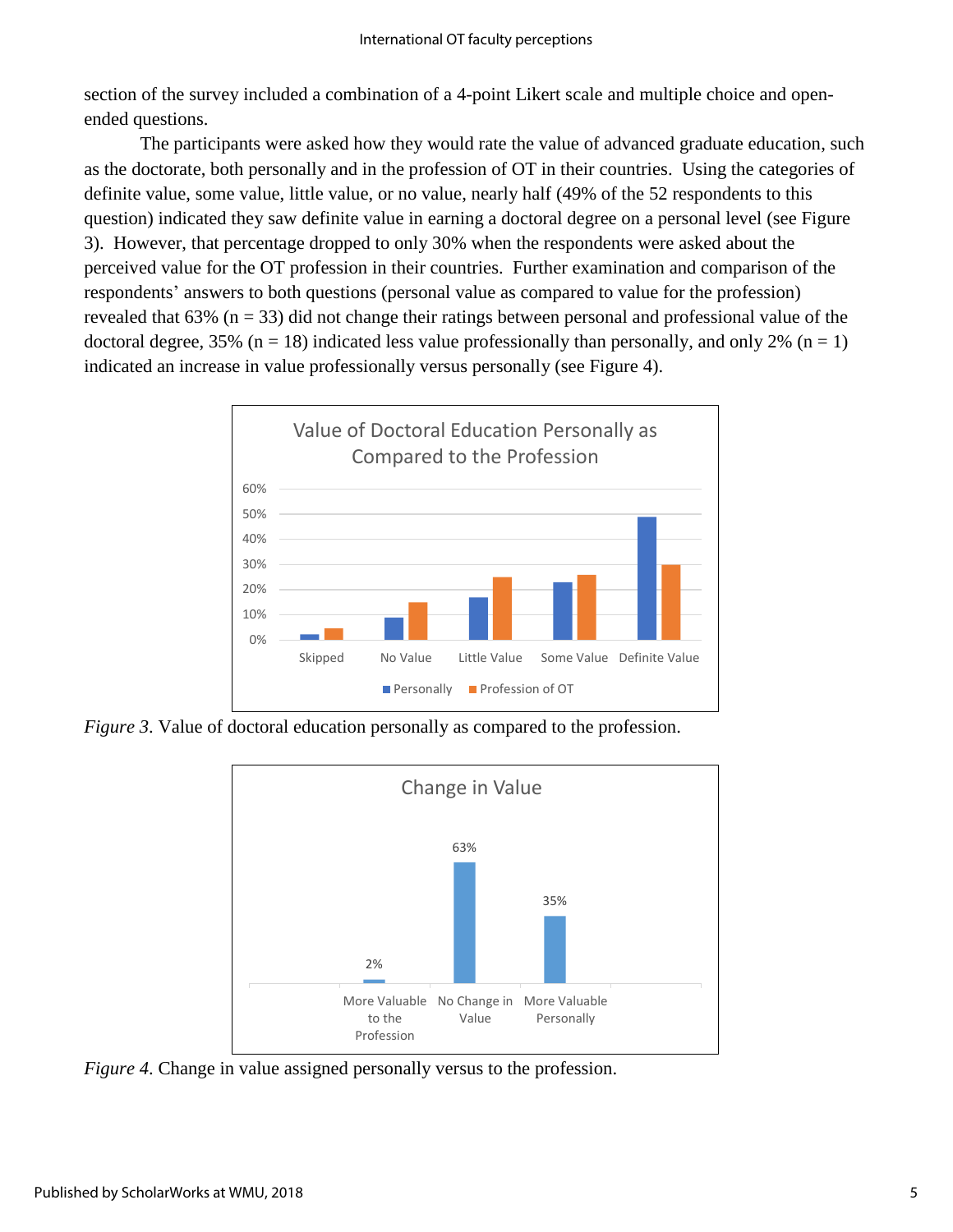When asked to explain their answers regarding their perceived value of the doctorate for the OT profession, the respondents' comments included a range of viewpoints. Positive comments included: "I have a DOT and it has GREATLY enhanced my clinical reasoning skills and aptitudes as an OT, researcher, and faculty member" and "the developing focus of OT's being creators of research as well as consumers of research requires higher level research skills." Comments less in favor included: "the move to a master's entry-level was a hard sell in some provinces. I can't imagine a doctoral degree being accepted," while another participant expressed concern that a move to an entry-level doctorate in his or her country would represent "a pure expression of credentialism, which would reduce access to OT services, without really producing benefits for the population."

The participants were also asked if graduate level education, such as the OT doctorate, should be required. Fifty-one percent reported that a doctoral degree should not be required, 40% indicated that doctoral education should be at the postprofessional level, and only 9% believed a doctorate should be required to enter the OT profession (see Figure 4). The participants were also asked how likely practicing occupational therapists in their countries would be to pursue advanced degrees if the US were to move toward requiring a doctoral degree to enter the profession. Over half of the respondents (55%) indicated that educational trends in the US would not likely impact trends in their countries. One of these respondents indicated that such a move would possibly further isolate the US from the rest of the OT community worldwide. Out of all of the respondents, only one believed that his/her country would most likely follow US trends. The participants' comments explaining why a doctoral degree should not be required included: "we need entry-level therapists to be generalists – not a doctoral level, but a doctorate would be appropriate for later specialization;" "high level researchers are needed in OT, but should not be required for clinical practice;" and "while it [doctoral education] would be beneficial, it would be difficult to implement."

Finally, the participants were asked to rate their level of interest in earning a doctoral degree in the future and what type of degree or field of study they would pursue. Of the respondents who did not already have a doctorate who answered this question ( $n = 13$ ), nearly all ( $n = 12$ ) indicated that they had interest in furthering their education. Of those who identified interest, half ( $n = 6$ ) specified fields of study outside of OT, including disciplines such as gerontology, health sciences, education, rehabilitation sciences, and anthropology. Of the others, three indicated interest in advanced OT education, and three did not specify an area of interest.

#### **Discussion**

Through this study, the authors aimed to get a snapshot of international OT faculty perceptions regarding the value of doctoral education. Close to half of the participants who answered the survey saw definite value in a doctoral education personally; however, they were also all OT faculty for whom a higher-level degree is most likely required or more highly valued. In addition, most of the participants reported having earned a doctoral degree themselves, further indicating a high value for them professionally. Of note, though, is that for about one third of the respondents, their perceived value of a doctoral degree decreased when asked to rate the value from the standpoint of the practice of OT in their countries in general.

Regarding if or when a doctoral degree should be required, a little over half of the participants believed that it should not be required at any level, and most of the remaining responses indicated it should be pursued at the postprofessional level only. While most international faculty surveyed saw value in earning an advanced degree overall, they thought that it should be a personal decision based on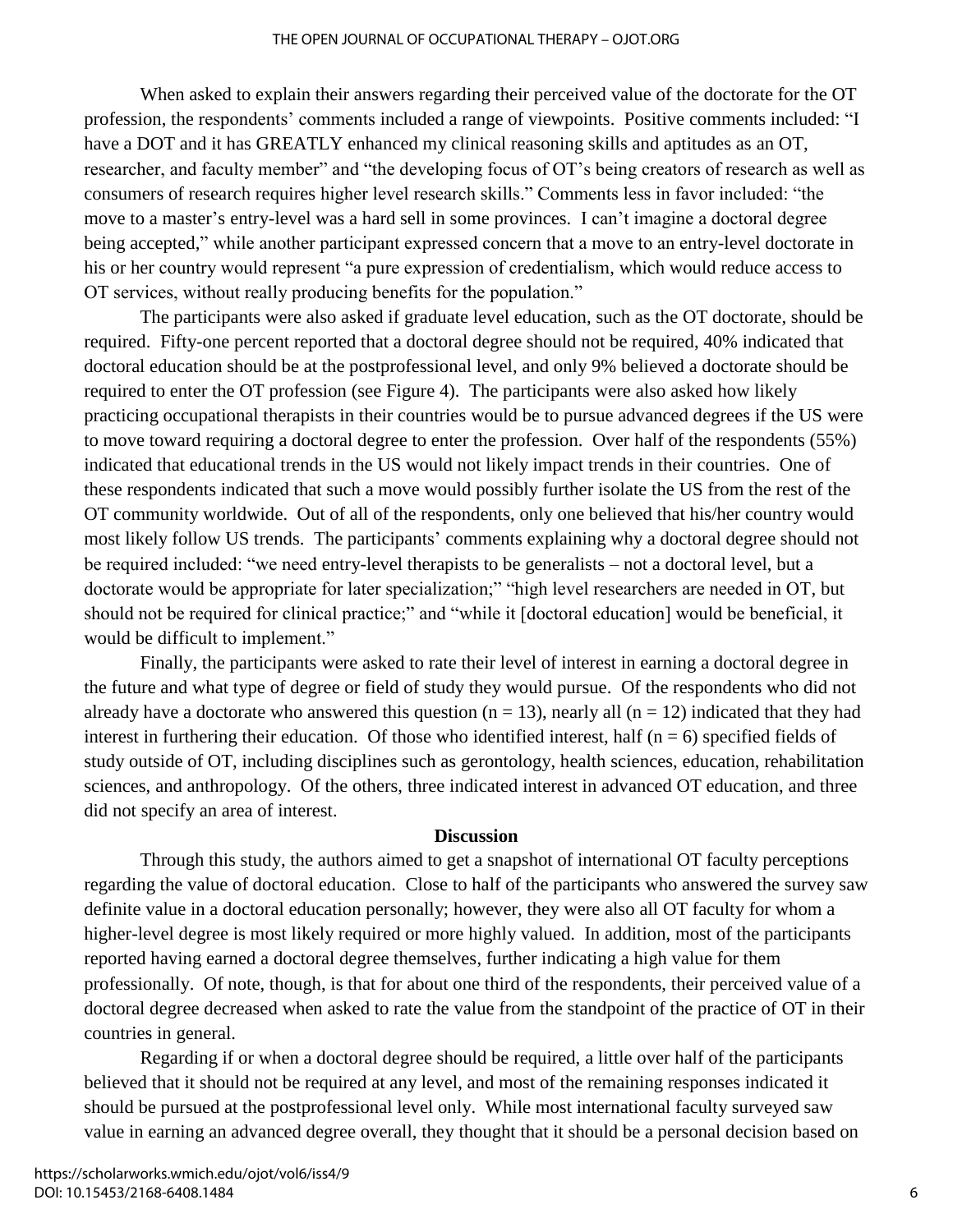professional goals rather than be a requirement for entry into the profession. The reasons offered to not require a doctoral degree to enter the profession of OT included: a lack of need for that level of education to enter the field for clinical practice; such a requirement may prohibit individuals from pursuing a career in OT, thus reducing the pool of available clinicians; and such a requirement could reduce diversity of practitioners in the field to those who could afford the education. There were, however, several respondents with strong contrasting views, including expression that requiring an advanced degree postprofessionally would result in clinicians who would be well-versed in evidencebased practice and possibly contribute to the further evolution of the profession through research; who would promote specialized skills; and who would position the profession as more competitive in a changing health care market where other professions are moving toward requiring doctoral level education. One participant's comment offers an apt summary of where the opinion of most faculty surveyed seemed to be along the continuum of the debate:

I think that OT would hugely benefit from more people with higher degrees to better be able to undertake clinical research, articulate the case for OT, and advocate for the profession. However, this should not be the threshold qualification . . . and ideally occur once the person has some clinical experience, to make the research and 'thinking power' more useful and applied.

The participants were also asked about their level of interest in earning a doctoral degree. Nearly three-quarters of those surveyed indicted they already held an advanced doctoral degree. Many of the respondents, both those with and those yet to complete advanced degrees, commented that their interest in continuing their education was directly related to the requirement for a doctoral degree to be a faculty member or a desire to conduct research. In general, there also appeared to be perceived value in diversification of educational backgrounds to meet professional goals.

# **Limitations**

It should also be noted and underscored that this study had several limitations, the most significant being the method used to recruit the participants, the relatively small sample and its composition, and the restriction of the participants to faculty from English speaking countries and/or programs where English is the language used principally for instruction. The results, therefore, should only be viewed as preliminary and not as representative of all OT faculty or practitioners worldwide. Also of note is the fact that two-fifths of the respondents were from Canada. The Canadian response rate was the highest of the countries surveyed, possibly due to Canada's proximity to the US. Given the limited response rate of the other nine countries, however, it is not possible to make any specific comparisons among Canadian occupational therapists and occupational therapists in other countries. **Conclusion**

The debate in the US regarding whether to require a doctorate for entry-level OT practice has been a long and heated one. In August 2015, ACOTE decided to continue to maintain two entry points to the profession. Then, in August 2017, ACOTE rescinded this decision and chose to move forward with a single point of entry at the doctoral level, effective July 1, 2027 (AOTA, 2017). The ramifications of this decision on the international OT community have not been thoroughly considered or investigated. While the results of this small preliminary study should be interpreted with caution, most of the faculty who participated believed that a doctoral degree should not be required at the entry level. The reasons given for both sides of the debate appear to mimic positions that have been advanced over the years in the US. In addition, several of the participants indicated that their countries would be unlikely to follow suit with US trends, and that the US OT community would further isolate itself from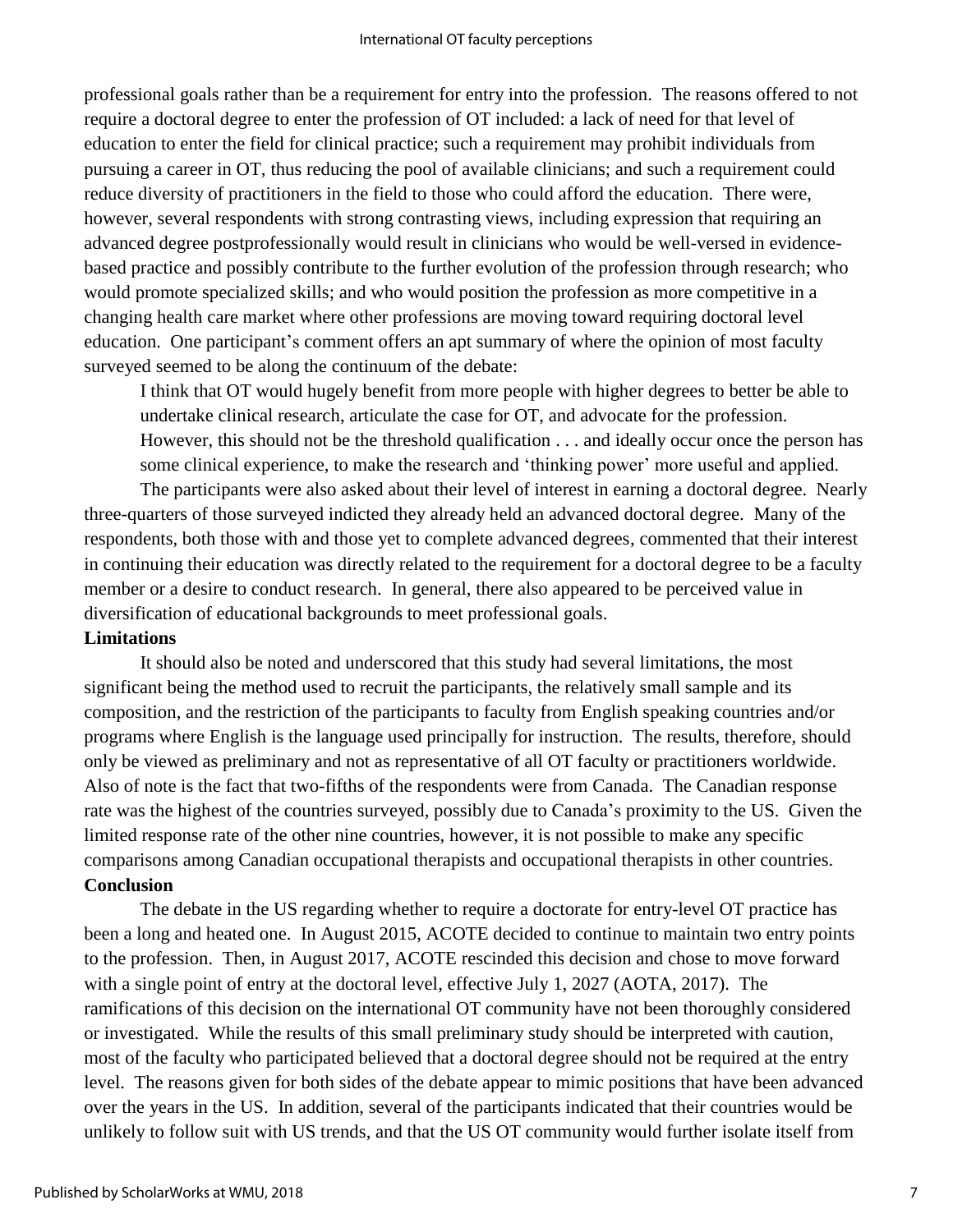the international OT community. Many reported that a doctoral degree is required for academics and research but not for clinical practice.

The debate on the place of doctoral education, both domestically and abroad, points to the need for clearly defining the value and role of doctoral education in the profession. In the US and abroad, a more general debate in higher education about the value and place of practice-based doctorates is also underway, given how the appearance and expansion of such degrees over the last 10 to 15 years seems to be influencing the landscape of doctoral education in higher education in general (Costley, 2013; Council of Graduate Schools, 2007; Seegmiller, Nasypany, Kahanov, Seegmiller, & Baker, 2015; Zusman, 2013; Zusman, 2017).

Future studies specific to OT education are recommended, including surveying other stakeholders, especially OT practitioners internationally, and comparing their values and beliefs to what the faculty in this study reported. A larger sample of faculty and comparison by country could provide further information to inform future educational trends in the US and internationally.

Given that ACOTE has made the decision for the entry-level doctorate to become the single point of entry into the profession in the US, the OT community in the US needs to consider and address the impact of this decision on the international occupational therapists who may immigrate to the US.

*Bernadette Mineo, PhD, OTR/L, is a professor of OT, former chair of the Department of Occupational Therapy, and the program director of the Post-Professional Occupational Therapy Program in the Arizona School of Health Sciences at A. T. Still University.*

*Beth Hathaway, OTD, OTR/L, received her post-professional master's in occupational therapy at A. T. Still University and is an assistant-professor (part-time) in the Post-Professional Occupational Therapy Program in the Arizona School of Health Sciences at A. T. Still University.*

*Monali Kadkade, MS, B.O.Th., OTR/L, received her post-professional master's in occupational therapy at A. T. Still University and is a former adjunct faculty member in the Post-Professional Occupational Therapy Program in the Arizona School of Health Sciences at A. T. Still University. She received her entry-level degree from another country. When she immigrated to the US, she went through the NBCOT – OTED process to become certified to practice OT in the US. She recently moved to Canada.*

#### **References**

- American Academy of Audiology. (2014). AuD facts: What you need to know about the AuD degree. Retrieved from [https://www.audiology.org/education](https://www.audiology.org/education-research/education/students/aud-facts)[research/education/students/aud-facts](https://www.audiology.org/education-research/education/students/aud-facts) American College of Clinical Pharmacy. (2012). Desired professional development pathways for clinical pharmacist. Retrieved from [https://www.accp.com/docs/positions/guidelines/](https://www.accp.com/docs/positions/guidelines/phar1251.pdf) [phar1251.pdf](https://www.accp.com/docs/positions/guidelines/phar1251.pdf) American Occupational Therapy Association. (2006). AOTA's centennial vision. Retrieved from [https://www.aota.org/-](https://www.aota.org/-/media/corporate/files/aboutaota/centennial/background/vision1.pdf) [/media/corporate/files/aboutaota/centennial/back](https://www.aota.org/-/media/corporate/files/aboutaota/centennial/background/vision1.pdf) [ground/vision1.pdf](https://www.aota.org/-/media/corporate/files/aboutaota/centennial/background/vision1.pdf) American Occupational Therapy Association. (2014a). AOTA BOD issues position statement on doctoral-level single point of entry for occupational therapists. Retrieved from [https://www.aota.org/aboutaota/get](https://www.aota.org/aboutaota/get-involved/bod/news/2014/doctoral-level-article.aspx)[involved/bod/news/2014/doctoral-level](https://www.aota.org/aboutaota/get-involved/bod/news/2014/doctoral-level-article.aspx)[article.aspx](https://www.aota.org/aboutaota/get-involved/bod/news/2014/doctoral-level-article.aspx)
- American Occupational Therapy Association. (2014b). AOTA Board of Directors position statement on entry-level degree for the occupational therapist. *OT Practice*, *19*(10), 18-21.
- American Occupational Therapy Association. (2015a). Update on the entry-level degree for the occupational therapist dialogue. Retrieved from [https://www.aota.org/AboutAOTA/Get-](https://www.aota.org/AboutAOTA/Get-Involved/BOD/News/2015/update-entry-level-degree-occupational-therapist-dialogue.aspx)[Involved/BOD/News/2015/update-entry-level](https://www.aota.org/AboutAOTA/Get-Involved/BOD/News/2015/update-entry-level-degree-occupational-therapist-dialogue.aspx)[degree-occupational-therapist-](https://www.aota.org/AboutAOTA/Get-Involved/BOD/News/2015/update-entry-level-degree-occupational-therapist-dialogue.aspx)

[dialogue.aspx](https://www.aota.org/AboutAOTA/Get-Involved/BOD/News/2015/update-entry-level-degree-occupational-therapist-dialogue.aspx) American Occupational Therapy Association. (2015b). History of AOTA accreditation. Retrieved from [https://www.aota.org/education-](https://www.aota.org/education-careers/accreditation/overview/history.aspx)

[careers/accreditation/overview/history.aspx](https://www.aota.org/education-careers/accreditation/overview/history.aspx)

American Occupational Therapy Association. (2017). ACOTE 2027 mandate and FAQs. Retrieved from [https://www.aota.org/Education-](https://www.aota.org/Education-Careers/Accreditation/acote-doctoral-mandate-2027.aspx)[Careers/Accreditation/acote-doctoral-mandate-](https://www.aota.org/Education-Careers/Accreditation/acote-doctoral-mandate-2027.aspx)[2027.aspx](https://www.aota.org/Education-Careers/Accreditation/acote-doctoral-mandate-2027.aspx)

American Physical Therapy Association. (2011). Today's physical therapist: A comprehensive review of a